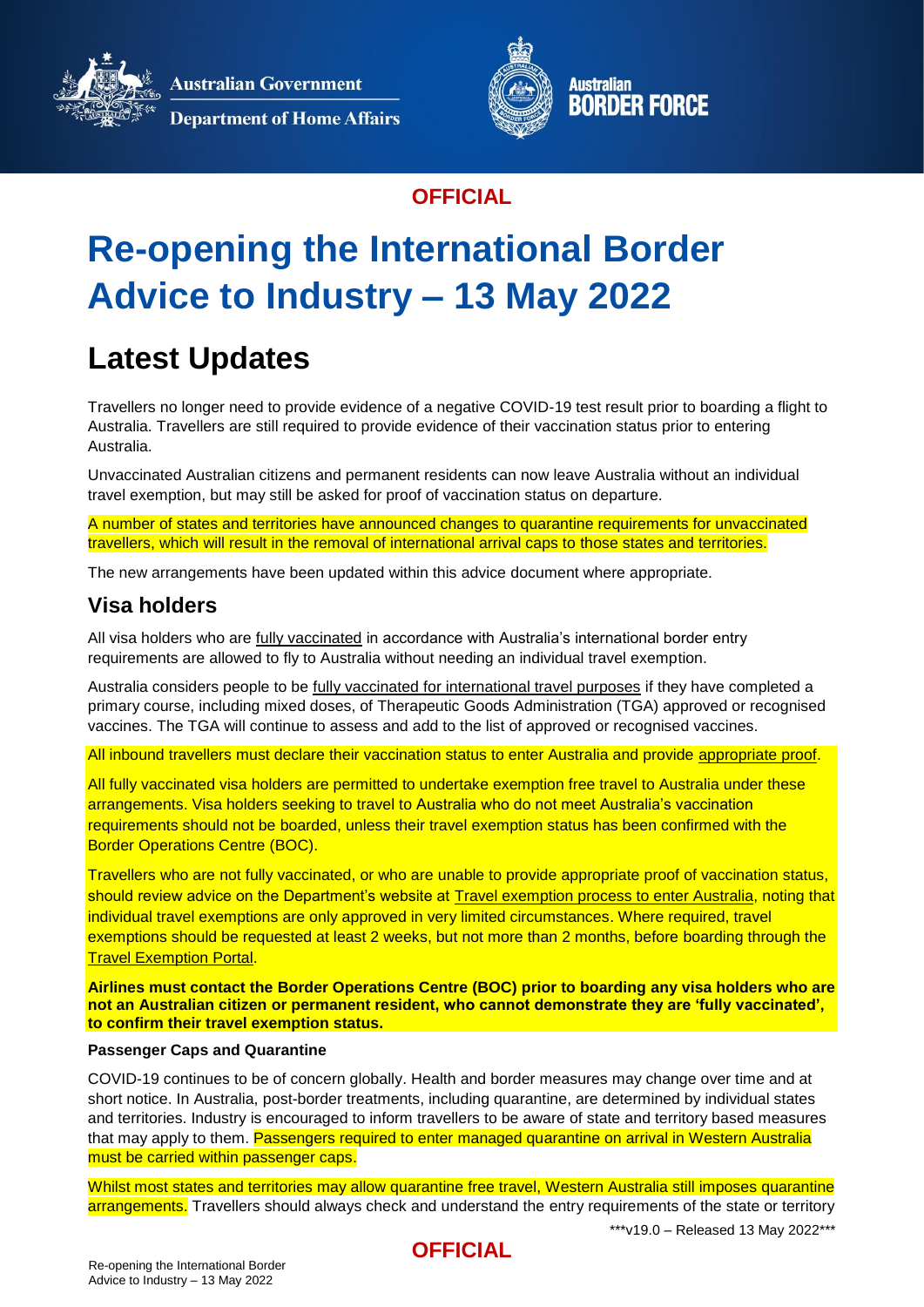they plan to travel to prior to booking their travel. Further details on state and territory specific entry requirements can be found at: [www.australia.gov.au/states](https://www.australia.gov.au/states)

International passengers arriving in Australia are not automatically permitted to transit to another state or territory. [Domestic travel restrictions may apply.](https://www.australia.gov.au/states)

### **Digital Passenger Declaration**

All passengers arriving by air into Australia should complete the Digital Passenger Declaration (DPD), unless they are flight crew. Passengers can start a DPD seven days before their flight, but must complete and submit it before departing for Australia. Where possible, passengers should be encouraged to complete their DPD prior to travelling to the airport, in a place where they are able access a reliable internet connection. An incomplete DPD may result in delays upon arrival.

The DPD contains a declaration regarding the passenger's vaccination status and passengers must be able to provide evidence that they made this declaration before boarding the aircraft. This is an enforceable requirement under the *Biosecurity (Entry Requirements—Human Coronavirus with Pandemic Potential) Determination 2022*. A person who fails to comply with the requirements under the determination may be liable to a civil penalty (fine) of 30 penalty units (currently \$6,660 AUD). Passengers who do not make the declaration before boarding will experience delays when arriving in Australia.

Passengers who have not completed a DPD should be strongly encouraged to do so before uplift. They should be advised the DPD it is an Australian Government requirement and they must provide evidence they have completed the relevant declaration before boarding the aircraft. Only in exceptional circumstances should passengers be provided a manual (paper) declaration to complete instead of the electronic DPD. Those passengers with exceptional circumstances should retain the completed manual declaration and provide it to a relevant authority on arrival.

The DPD free mobile app can be downloaded from the [App Store \(Apple\)](https://apps.apple.com/us/app/australia-dpd/id1590788781) or Google Play store [\(Android\).](https://play.google.com/store/apps/details?id=au.gov.homeaffairs.dpd)

Passengers can also complete the online form at [Digital Passenger Declaration \(homeaffairs.gov.au\)](https://www.homeaffairs.gov.au/covid19/digital-passenger-declaration).

The Maritime Travel Declaration (MTD) is not an acceptable alternative to the DPD. The MTD should be used only for people arriving in Australia by sea. Any passengers travelling to Australia by air who have completed the MTD, should be asked to complete the DPD instead.

### **Digital Passenger Declaration processing**

Airlines must **continue to confirm APP response that passengers are 'Ok to board', sight all documents** (including proof of vaccination, proof that passengers cannot be vaccinated for medical reasons and travel exemptions).

Airlines are required to ensure that passengers have completed a DPD prior to checking them in for travel to Australia. Proof of a completed DPD can be shown via the DPD summary screen either electronically or in hardcopy. The DPD summary indicates whether a passenger has met key health elements. Airlines must continue to check traveller's supporting documentation.

The DPD health summary outcomes are:

- **Complete** the information they have entered in their declaration indicates they meet COVID-19 health requirements for boarding. Airline check-in staff must continue to confirm vaccination certificates for passengers presenting with a Health Summary status of 'complete'. The following outlines the key elements a passenger needs to meet to receive a 'complete' status on the DPD:
	- o A passenger must have provided details (either Australian issued International COVID vaccination certificate scan or manual input) to show they meet the definition of fully vaccinated
- **Incomplete –** means the passenger has not completed their health information section within the DPD. Please ask them to go back into their account and complete it. The DPD requests critical health information. They must be able to show evidence that they completed the critical information before boarding. Providing this information is an enforceable requirement.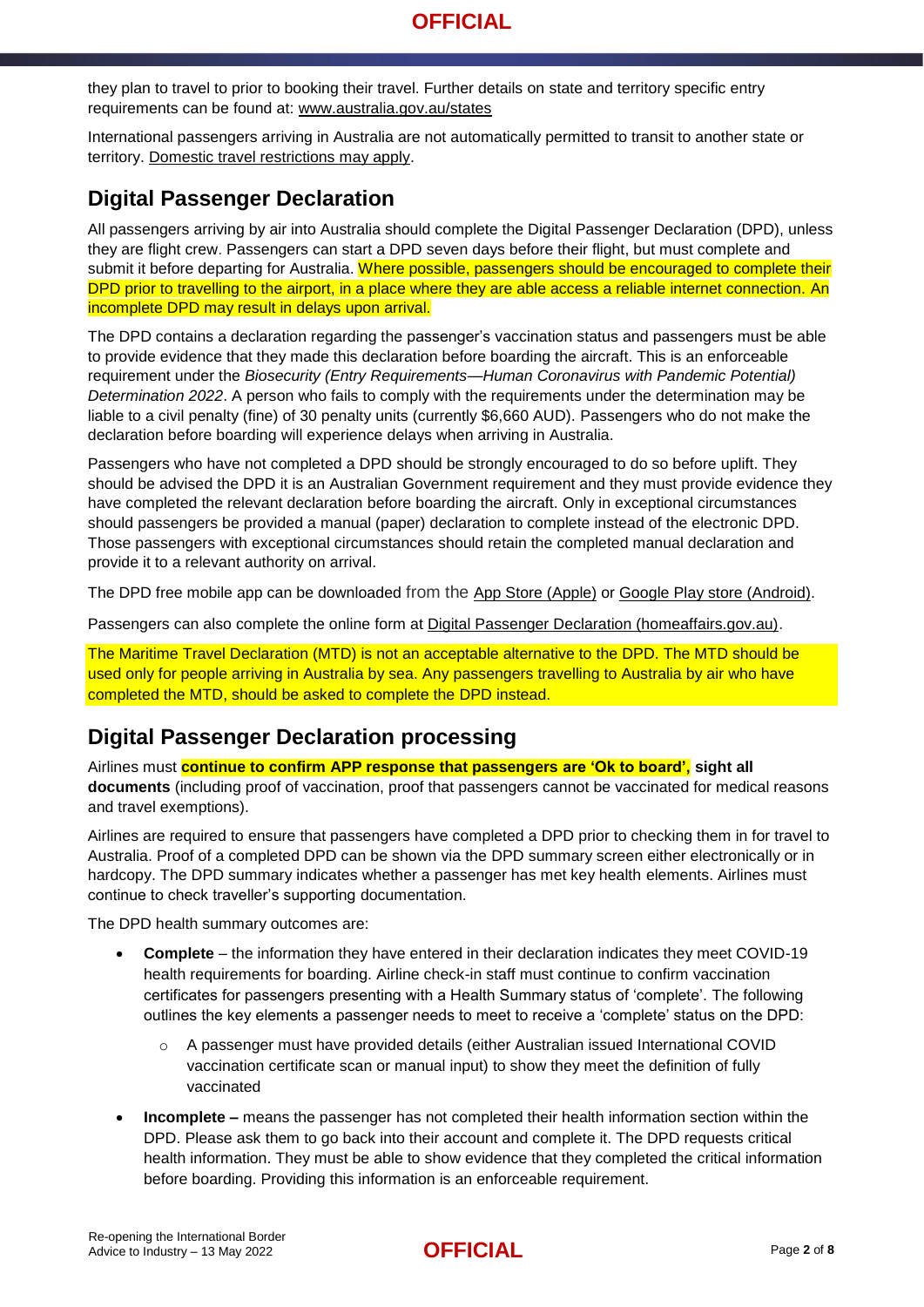**Confirmation required at check-in** – means the passenger may have claimed an exemption from vaccination requirements. This will need to be confirmed at check-in. Airlines will decide if a passenger can travel. If the passenger does not meet vaccination requirements and does not hold a travel exemption, in consultation with the BOC, they may be denied entry on arrival.

**Please note:** The DPD system has not yet been updated to reflect the removal of the age limit for Sinopharm BBIBP-CorV . This means a small number of passengers will present at check-in with the outcome 'Confirmation required at check-in'. Please continue to sight their proof of vaccination at check-in before allowing them to board. Arrangements are being put in place to ensure these passengers are not referred to ABF officers on arrival.

### **Calculating days associated with travel rules**

Where a travel rule stipulates a set number of days, such as the requirement for seven days to have passed since the final dose of vaccine in a course of immunisation, the scheduled departure date counts as day zero.

For example, where a passenger's flight is scheduled to depart on a Thursday (day zero), a final dose would need to be taken sometime on the previous Thursday (7 days prior). The same logic can be applied to other travel rules which stipulate a set number of days as a condition of the rule.

### **Verifying vaccination status**

Passengers **vaccinated in Australia** must prove their vaccination history by presenting to airlines an Australian Government-issued International COVID-19 Vaccination Certificate (ICVC) at the time of airport check-in for travel to Australia. Passengers can request their ICVC through an Australian Medicare online account in myGov, or the Express Plus Medicare app. Passengers without access to these online options can visit a [Services Australia services centre](https://findus.servicesaustralia.gov.au/) or contact the Australian Immunisation Register (AIR) on 1800 653 809.

The ICVC contains a secure Quick Response (QR) code based on ePassport technology. Airlines will need to authenticate the QR code digitally through a simple process of scanning the QR code with the Australian Government's official VDS-NC Checker app<sup>1</sup>. Alternatively, industry-led solutions, such as the IATA Travel Pass (from mid-November 2021), can also authenticate an ICVC if they have been updated to incorporate this functionality.

Passengers **vaccinated overseas** travelling to Australia may or may not have access to an Australian Government-issued ICVC. If not, they will need to present a foreign-issued vaccination certificate instead. Airlines will need to inspect the certificate to confirm that they are in an acceptable format and show that the passenger is fully vaccinated (see below). Passengers travelling to Australia who present a foreign vaccination certificate will also have to make a legally binding attestation (preferably in their Digital Passenger Declaration (DPD) that their certificate is true and that they are fully vaccinated.

### **What 'fully vaccinated' means**

Australia considers people to be fully vaccinated for international travel purposes if they have completed a primary course, including mixed doses**,** of Therapeutic Goods Administration (TGA) approved or recognised vaccines. Current vaccines and dosages accepted for the purposes of travel are:

- Two doses at least 14 days apart of:
	- o AstraZeneca Vaxzevria
	- o AstraZeneca Covishield
	- o Pfizer/Biontech Comirnaty
	- o Moderna Spikevax or Takeda
	- o Sinovac Coronavac
	- o Bharat Covaxin

1



<sup>1</sup> The Visible Digital Seal for Non-Constrained Environments (VDS-NC) Checker app by the Department of Foreign Affairs and Trade is available from the Apple and Google Play stores.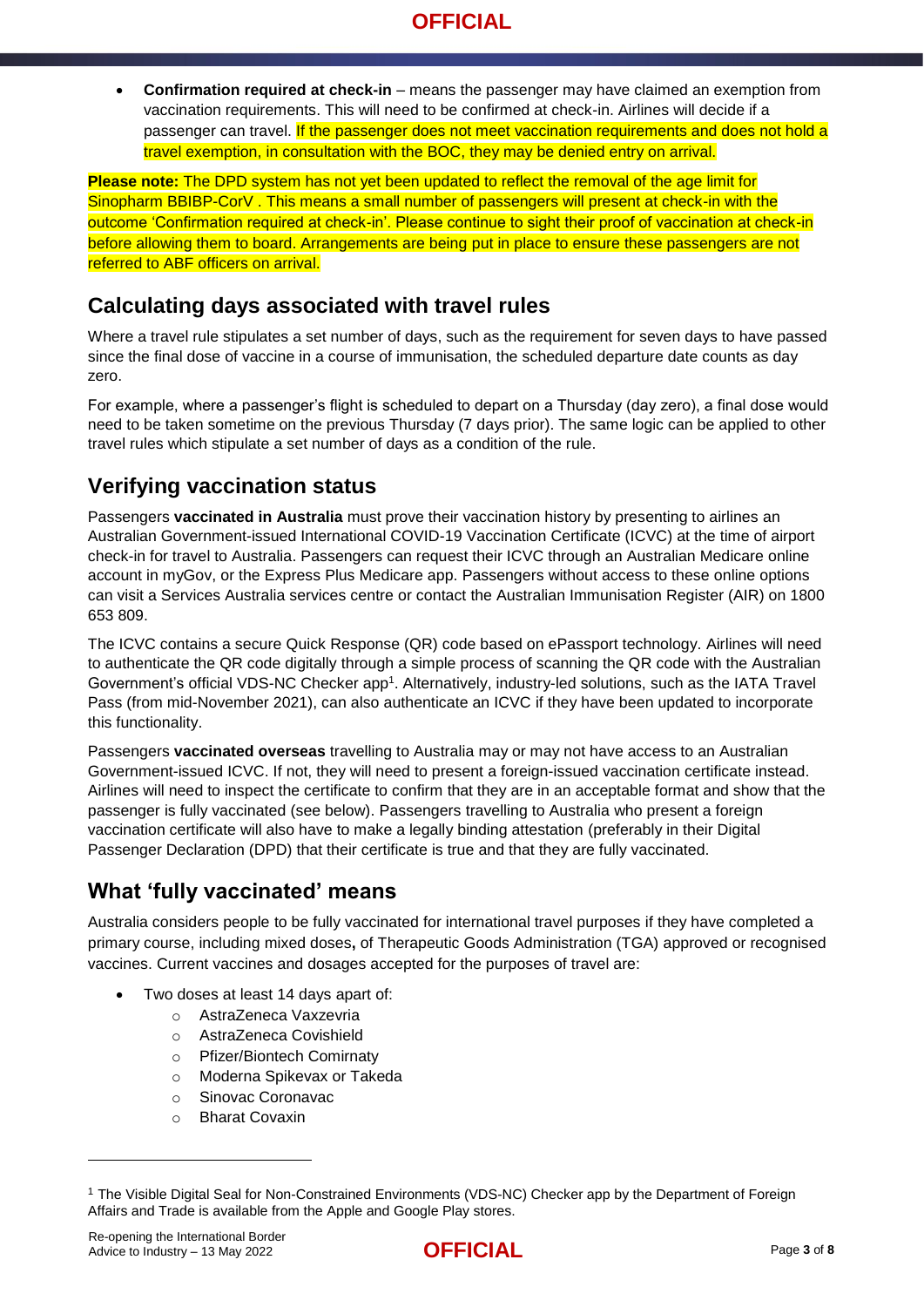#### o Sinopharm BBIBP-CorV

- o Gamaleya Research Institute Sputnik V
- o Novavax/Biocelect Nuvaxovid
- Or one dose of:
	- o Johnson & Johnson/Janssen-Cilag COVID Vaccine.

Seven days must have passed since the final dose of vaccine in a course of immunisation for you to be considered fully vaccinated. Mixed doses count towards being fully vaccinated as long as all vaccines are approved or recognised by the TGA.

International travellers who arrive in a state or territory that imposes different vaccination requirements for domestic purposes than that required for entry to Australia, are encouraged to access Australia's vaccination program to bring their vaccinations up to date. All visa holders can access Australia's vaccination program.

The TGA is evaluating other COVID-19 vaccines that may be recognised for the purposes of travel in the future. Information on approved and recognised vaccines is available on the TGA website at [www.tga.gov.au.](http://www.tga.gov.au/)

Individuals are also considered fully vaccinated for international travel purposes if they;

- ‒ are a child under the age of 12 years and 3 months at the time of departure for international travel to Australia (whether vaccinated or not), or
- ‒ are a child under the age of 18 years at the time of arrival in Australia, when the child is travelling with at least one parent or guardian who meets the definition of fully vaccinated, or
- cannot be vaccinated for COVID-19 for medical reasons --- that is, vaccination is contraindicated (with evidence that meets [Commonwealth requirements\)](https://www.health.gov.au/health-alerts/covid-19/international-travel/proof-of-vaccination#evidence-of-medical-contraindication-to-covid19-vaccine).

Further detail on these groups is below.

#### **Children under 12 years and 3 months of age**

Children under 12 years and 3 months of age will be treated as though they were fully vaccinated for the purposes of travel arrangements. Their age will be demonstrated by their passport.

#### **Unvaccinated and partially vaccinated children aged 12-17**

Children under the age of 18 years are automatically exempt from travel restrictions, regardless of their vaccination status, when travelling with a fully [vaccinated](https://www.homeaffairs.gov.au/covid19/vaccination-testing#content-index-2) parent or guardian.

Where a child is travelling with parent/guardians who are all [fully vaccinated,](https://www.homeaffairs.gov.au/covid19/vaccination-testing#content-index-2) the entire family will be able to travel outside of passenger caps in Western Australia. If the child is travelling with unvaccinated adult family members, then the entire family group may be subject to managed quarantine and passenger caps in Western Australia. This will be dependent upon what arrangements are in place for unvaccinated or partially vaccinated minors: [www.australia.gov.au/states](http://www.australia.gov.au/states)

#### **Travellers unable to be vaccinated for medical reasons**

People coming to Australia who cannot be vaccinated for medical reasons need to provide acceptable proof of their medical contraindication to access the same travel arrangements as fully vaccinated travellers.

People who do not have a medical contraindication recorded in the Australian Immunisation Register (AIR) will need to show airline staff a medical certificate that indicates they are unable to be vaccinated with a COVID-19 vaccine because of a medical condition. The medical certificate must be in English and include the following information:

- their name (this must match their travel identification documents)
- date of medical consultation and details of the medical practitioner
- details that clearly outline that they have a medical condition which means they cannot receive a COVID-19 vaccination (vaccination is contraindicated).

People who have received non-TGA approved or recognised vaccines should not be certified in this category and cannot be treated as fully vaccinated for the purposes of their travel.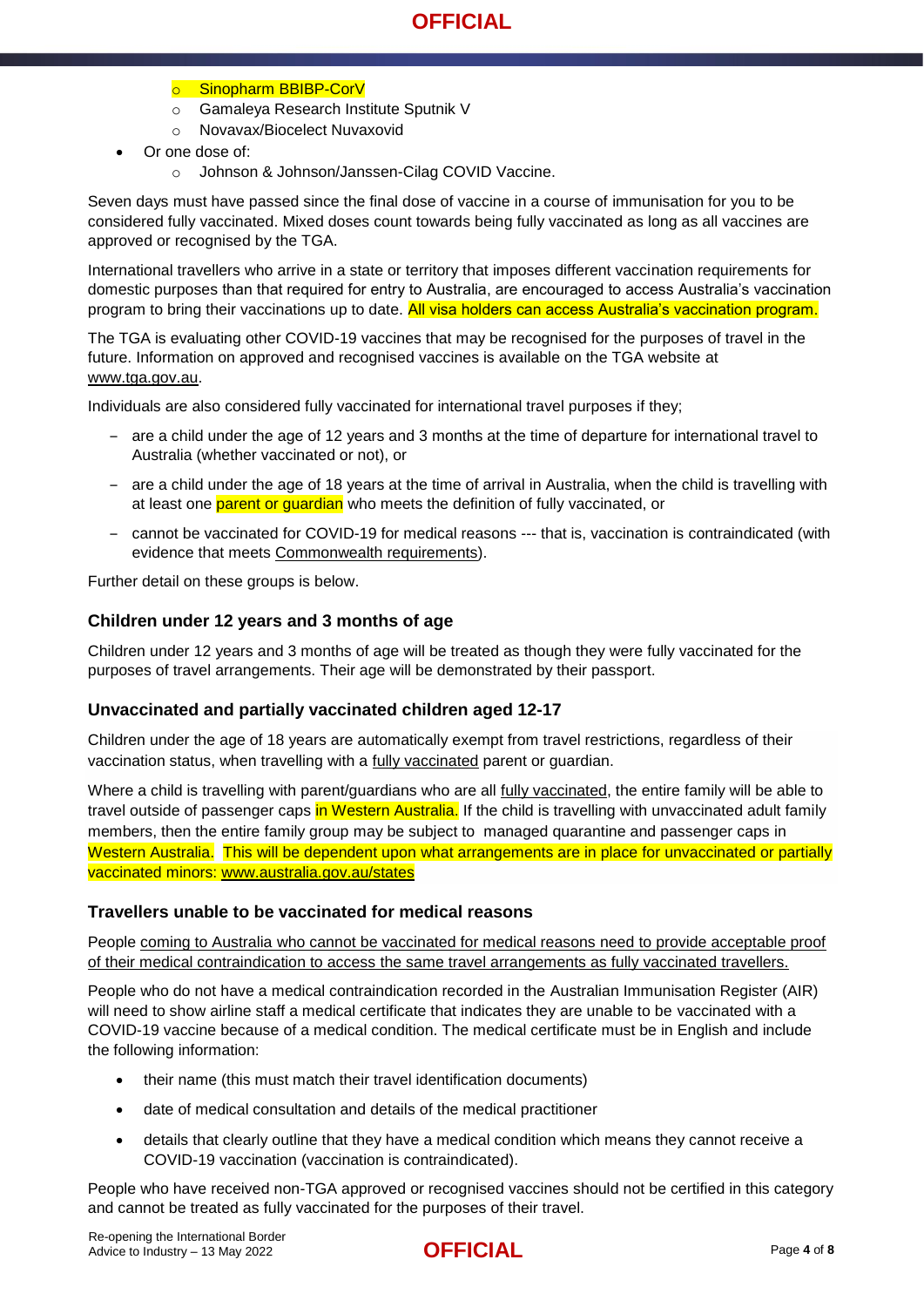The [Australian Department of Health](https://www.health.gov.au/health-alerts/covid-19/international-travel/proof-of-vaccination#exemptions) advises that previous infection with COVID-19 is not considered a medical contraindication for COVID-19 vaccination.

The Department of Health website provides information on medical conditions that mean COVID-19 vaccination is contraindicated. It also includes information on conditions **not** considered to be a contraindication for COVID-19 vaccination and **not** accepted for the purpose of a medical exemption to vaccination for travel to Australia. **See:** [Evidence of Medical Contraindication to COVID-19 vaccine.](https://www.health.gov.au/health-alerts/covid-19/international-travel/proof-of-vaccination#evidence-of-medical-contraindication-to-covid19-vaccine)

People travelling to Western Australia who cannot be vaccinated for medical reasons should check the quarantine requirements: [www.australia.gov.au/states](http://www.australia.gov.au/states)

#### **Assurance program for passengers who state they cannot be vaccinated for medical reasons (medical contraindication)**

If the passenger has not completed a DPD

- 1. Continue to encourage them to fill in the DPD online. If they do not, or are unable to, provide them a manual declaration form as a last resort.
- 2. Continue to request proof to support their stated vaccination status.
	- a. If the passenger states that they are unable to be vaccinated for medical reasons (that is, they are medically contraindicated), request their proof and **contact the BOC before uplift.**
- 3. **If BOC confirms that acceptable documentation has been provided**
	- a. proceed with check-in process
	- b. otherwise follow BOC advice

#### If the passenger has completed a DPD

- 1. Continue to request proof to support their stated vaccination status.
- 2. Verify the proof meets the standards required as outlined on Page 4 of this document.
- 3. Ensure that any alerts for the passenger have been actioned prior to uplift.

#### **Border Operations Centre (BOC) support for airlines presented with unvaccinated passengers**

- Airlines must contact BOC prior to boarding any passengers who are not Australian Citizens or Permanent Residents, who cannot demonstrate they are fully vaccinated to confirm their travel exemption status: including an approved travel exemption, meet an automatic travel exemption criteria or has an acceptable medical contraindication.
- If BOC confirms an unvaccinated passenger holds an individual travel exemption, automatic exemption or acceptable medical contraindication the traveller can be uplifted
	- o These passengers may be subject to quarantine on arrival in Western Australia
- If BOC cannot confirm a passenger holds an individual exemption, auto exemption or medical contraindication the traveller is NOT ELIGIBLE TO TRAVEL TO AUSTRALIA unless the passenger obtains an approved travel exemption.

### **Vaccinated offshore - acceptable foreign vaccination certificate formats**

Many foreign certificates come in digital formats that can easily be verified using government or industry apps. Many airlines are already familiar with these apps from using them to verify PCR test results. And many airlines have trialled, or are implementing, apps that can read multiple types of certificate, such as the IATA TravelPass. Airlines are strongly encouraged to use these apps, where available, to verify that foreign vaccination certificates are authentic.

A foreign certificate – paper or digital – is acceptable as long as:

it was issued by a national or state/provincial-level authority or an accredited vaccination provider (for example a pharmacy, doctor or nurse)

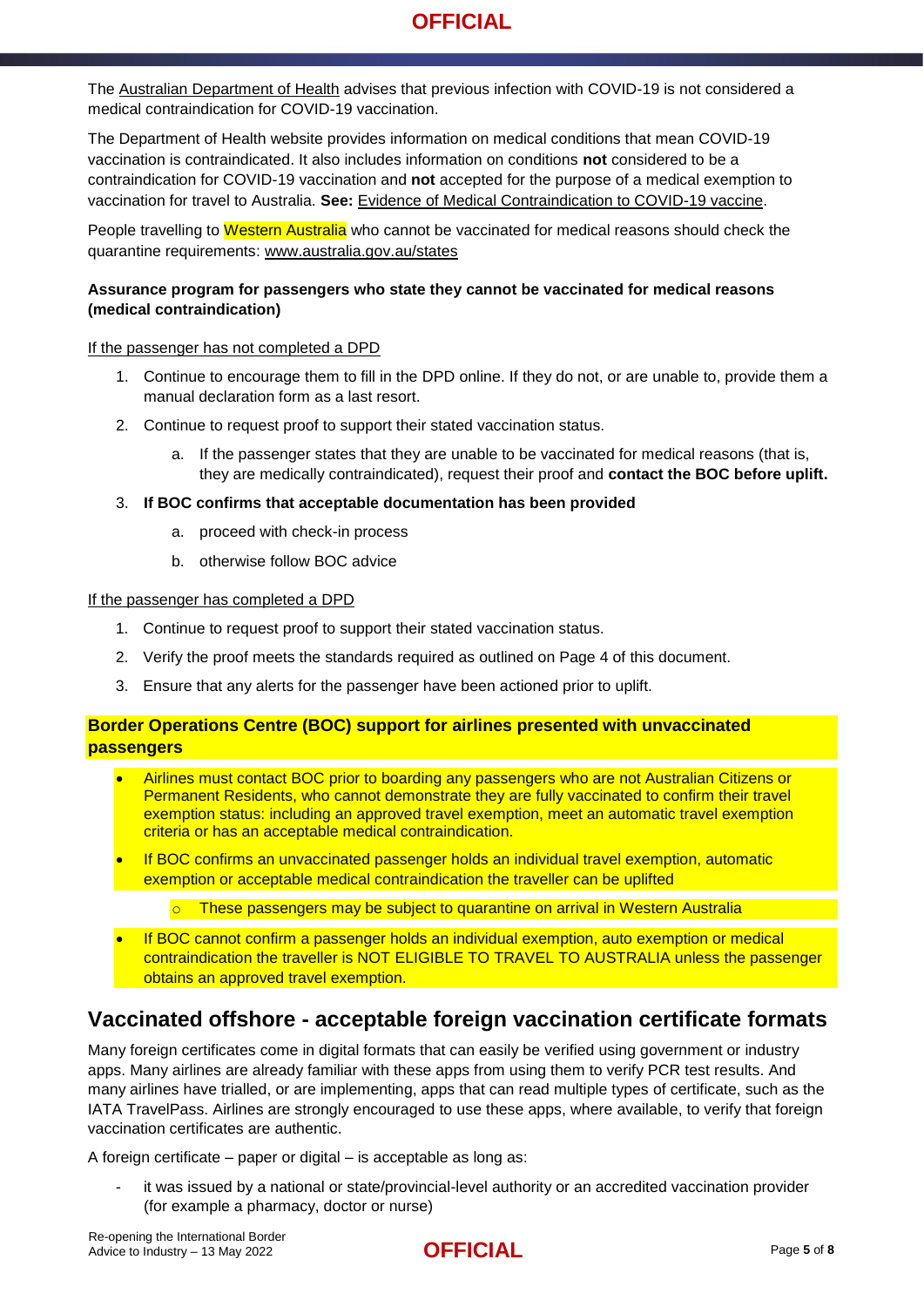- it is in English, or accompanied by a certified translation
- it shows:
	- o the passenger's name as it appears in the passport
	- o the passenger's date of birth or passport number or national identity number\*
	- o the vaccine brand name; and
	- $\circ$  either the date of each dose or the date on which the passenger completed a full course of immunisation.

\*If a certificate contains only a national identity number, and if that number does not appear in the traveller's passport, then the traveller needs to show a national identity card that matches the identity number and name on the vaccination certificate.

If the certificate is not in English, it must be accompanied by a certified translation that includes the stamp or membership number of a professional translation association. The entire certificate must be translated, not just part of it.

If the foreign vaccination certificate is in a name that is different to what is in the passport, the passenger will need to provide evidence of their name, such as a marriage certificate or driver's licence.

Airlines should presume that a foreign vaccination certificate is acceptable unless there is a clear reason for doubt.

### **Verifying vaccination status of passengers travelling to Australia**

For all travellers to Australia, the airline agent at or before airport check-in on departure will need to ensure that for each passenger:

- A DPD has been completed
	- o Evidence of a completed DPD is demonstrated by either;
		- the official email a passenger receives on completion of their DPD, which the passenger can present in either digital or printed hardcopy form; or
		- the summary screen from the passengers DPD submission, which the passenger can present in either digital or printed hardcopy form.
	- $\circ$  Where evidence of a completed DPD cannot be produced at check-in, the airline should request the passenger completes a DPD online at that time.
	- $\circ$  Where a DPD cannot be completed for exceptional circumstances, the airline should request the passenger completes a manual (paper) declaration.
	- $\circ$  Where a manual declaration is undertaken, the airline should advise the passenger to retain their declaration for handing to the relevant authority on arrival in Australia.
- ‒ the passenger presents their vaccination certificate; and
- ‒ the vaccination certificate is an acceptable format and meets the definition of 'fully vaccinated'.

#### *Please note that passengers who have completed a DPD do not need to provide a manual declaration.*

### **Verifying vaccination status of passengers departing Australia**

Unvaccinated Australians are no longer prohibited from departing Australia without an individual travel exemption. However, airlines may continue to verify the vaccination status of Australians and permanent residents departing Australia informed by their carrier requirements.

Unvaccinated travel presents a risk to the personal health of travellers and Australians who are not vaccinated are strongly discouraged from travelling overseas due to the range of risks it poses. Travellers leaving Australia must provide evidence of vaccination status if requested by a relevant official when exiting Australia.

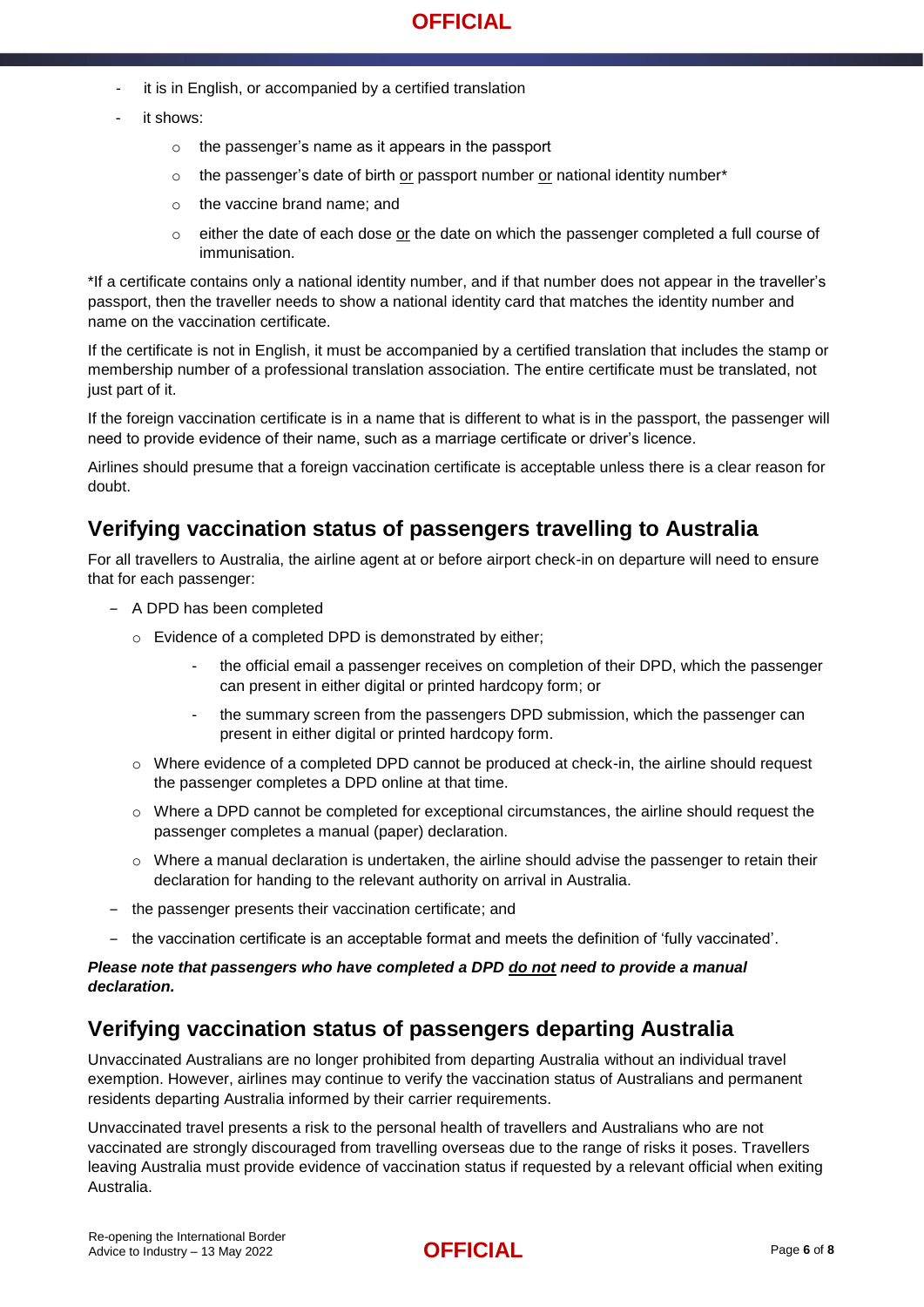Whether an unvaccinated traveller is permitted to travel, even if they refuse to show evidence of vaccination, will be a commercial decision for airlines.

### **ICVC authentication**

If the VDS-NC Checker app reports that an ICVC QR code is 'Not a VDS-NC', or if the "Check failed" screen appears then the airline **must not** accept the ICVC. The passenger will not count as 'fully vaccinated'. The same applies if an industry app provides a similar message.

The QR code on an ICVC is larger than most, and can easily be read by recent model smartphones and devices. If a device is having trouble reading a printed QR code because of poor print quality or physical wear and tear on the QR code, airlines staff can try flattening the paper, adjusting the lighting or using the app's zoom function may assist.

If the paper QR code is unreadable, the traveller should be advised to print the certificate again, get a new one by contacting the Australian Immunisation Register (AIR) on 1800 653 809, or show the QR code from a mobile device. Reading an ICVC QR code from a mobile device produces the best results.

### **No separation of vaccinated and unvaccinated travellers at airports or on aircraft**

There is no Australian Government requirement to separate vaccinated and unvaccinated travellers at airports or on aircraft. Specific processing



arrangements at each airport will be a matter for each airport operator, working with border agencies as required, to meet respective state or territory Government health requirements (which may include separation).

### **Facilitation of airline crew**

**Testing and quarantine arrangements for airline crew are subject to respective state or territory** requirements. Airlines need to check with respective Australian states and territories to confirm the specific requirements.

### **More information and support**

The [VDS-NC Checker app](https://www.passports.gov.au/vds-nc-checker) is available from the Apple and Google Play stores.

For more information on passengers obtaining an ICVC, go to [servicesaustralia.gov.au/covidvaccineproof.](http://www.servicesaustralia.gov.au/covidvaccineproof)

Technical information on the security of the ICVC and eligibility to obtain one is available from [passports.gov.au.](http://www.passports.gov.au/)

For privacy reasons, the Government has no service that airlines can contact to confirm whether a particular Australian certificate is genuine or has the correct details.

The Australian Technical Advisory Group on Immunisation (ATAGI) provides information on vaccines [health.gov.au/initiatives-and-programs/covid-19-vaccines.](http://www.health.gov.au/initiatives-and-programs/covid-19-vaccines)